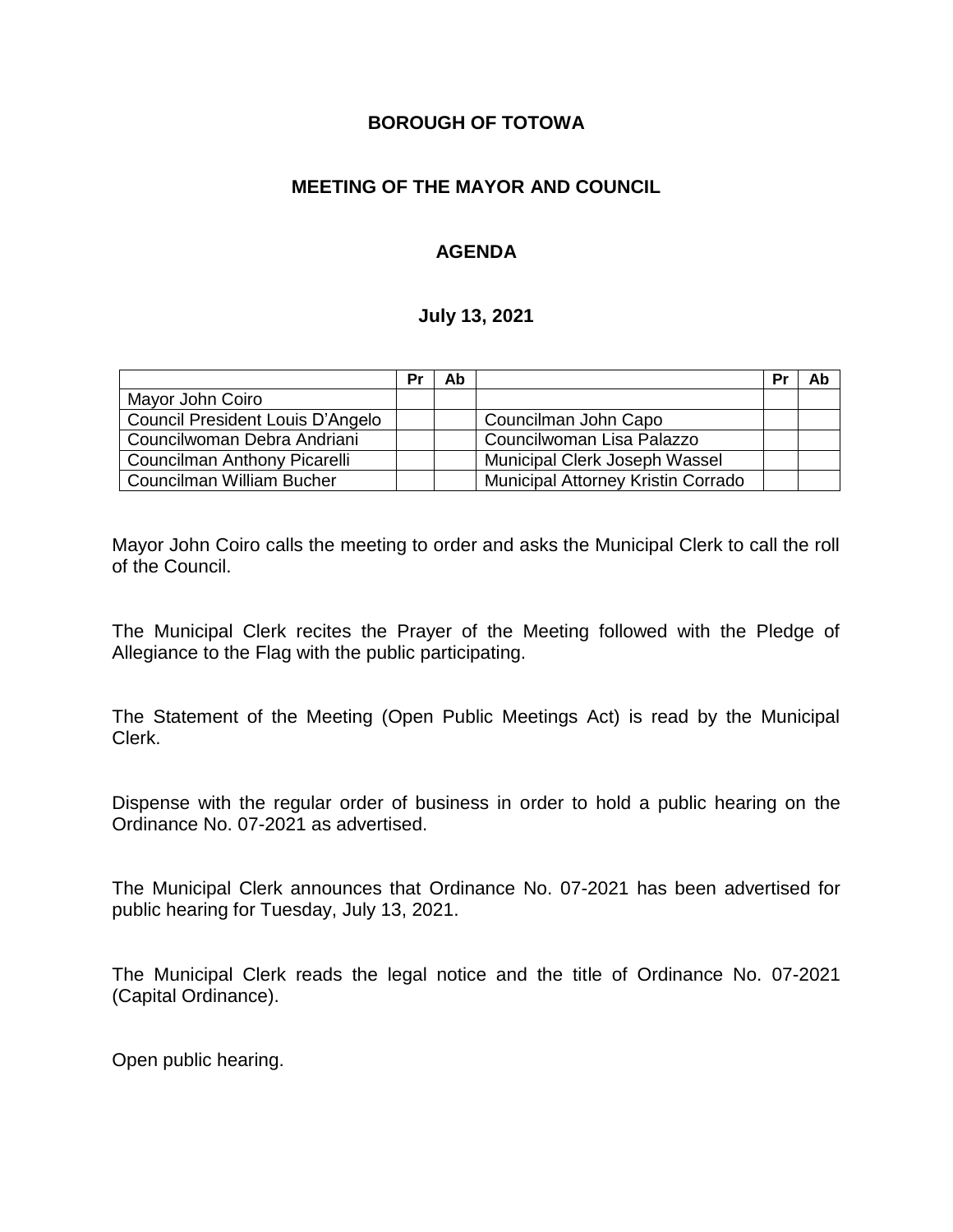Mayor Coiro asks if any citizens wish to be heard on Ordinance No. 07-2021.

## **CITIZENS HEARD:**

Close public hearing.

The Municipal Clerk reads Ordinance No. 07-2021 by title.

Adopt Ordinance No. 07-2021.

Revert to the regular order of business.

Report from Members of the Council, Municipal Clerk and Municipal Attorney.

**CITIZENS HEARD:**

Minutes of the Mayor and Council for the meeting of June 29, 2021.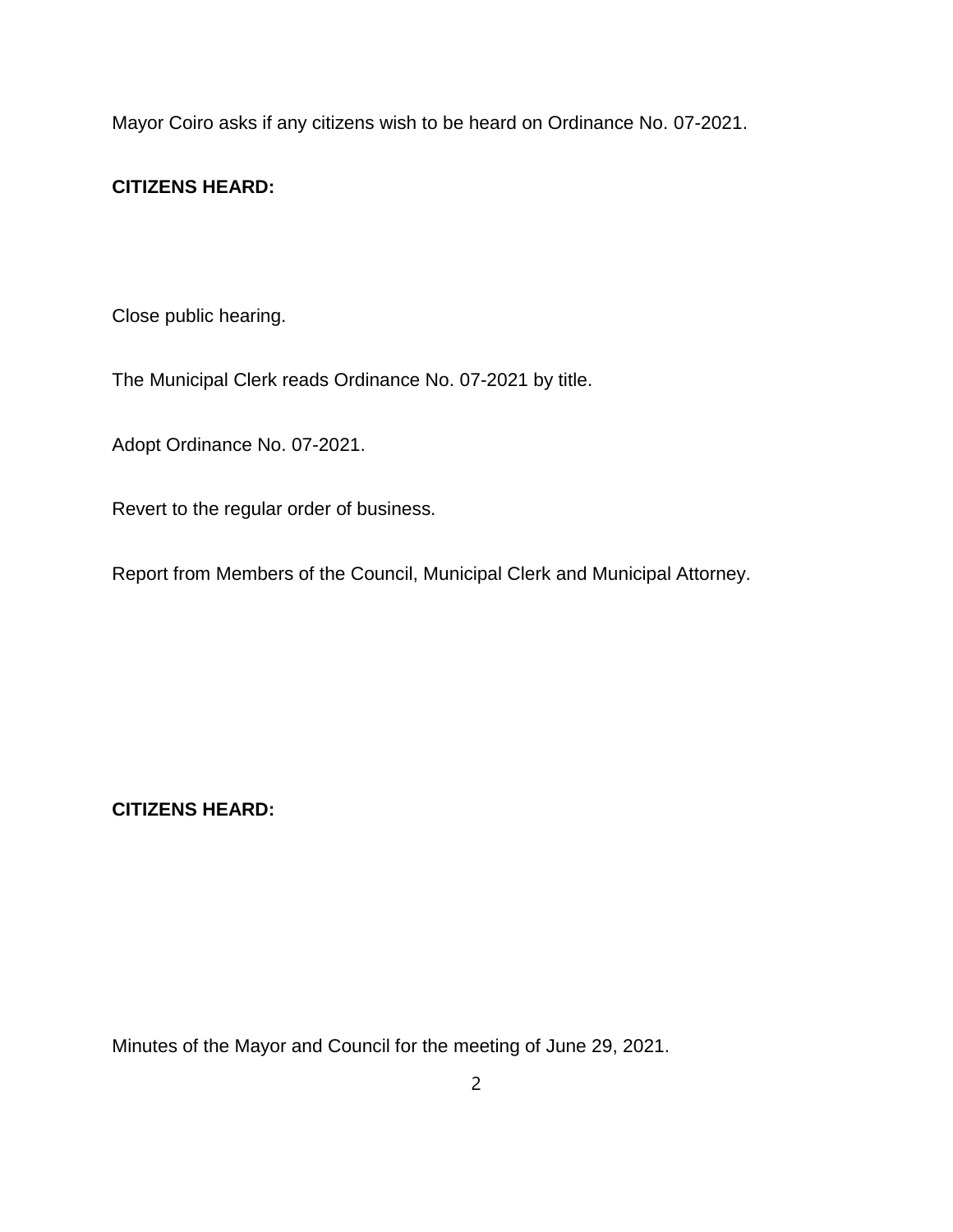## **COMMITTEE ON FINANCE: PICARELLI, D'ANGELO, CAPO.**

Resolution No. 2021-15 for the payment of bills.

Resolution Providing For The Insertion Of A Special Item Of Revenue In The Budget Pursuant To N.J.S.A. 40A:4-87 (Ch. 159, P.L. 1948) – Public And Private Revenues Offset By Appropriations – American Rescue Plan Act Of 2021.

Payment of the 3<sup>rd</sup> Quarter 2021 Budget Allotment to the Borough of Totowa Public Library in the amount of \$194,321.

## **COMMITTEE ON PUBLIC SAFETY: D'ANGELO, CAPO, BUCHER.**

Resolution Approving Participation In The State Grant Program Under The SFY2021 Body-Worn Camera Grant Program Administered By The State Of New Jersey, Department Of Law And Public Safety, Office Of The Attorney General And To Accept The Grant Funding.

Payment of the annual garage rent for 2021 to Volunteer Fire Company No. 1 and to Riverview Park Fire Company, Inc.

### **COMMITTEE ON PUBLIC WORKS: BUCHER, PALAZZO, PICARELLI.**

Change Order No. 1 for a net decrease of \$9,289.36 and Payment Estimate No. 2 (Final) in the amount of \$30,971.39 to American Asphalt & Milling Services, LLC for the New Jersey Department Of Transportation Fiscal Year 2020 Municipal Aid Program Improvements To Craig Court, Dey Hill Trail And Commerce Way.

### **COMMITTEE ON ENG. & PUB. PROPERTY: CAPO, ANDRIANI, D'ANGELO.**

Resolution Authorizing Professional Engineering Design Services For The Riverview Pump Station Improvements.